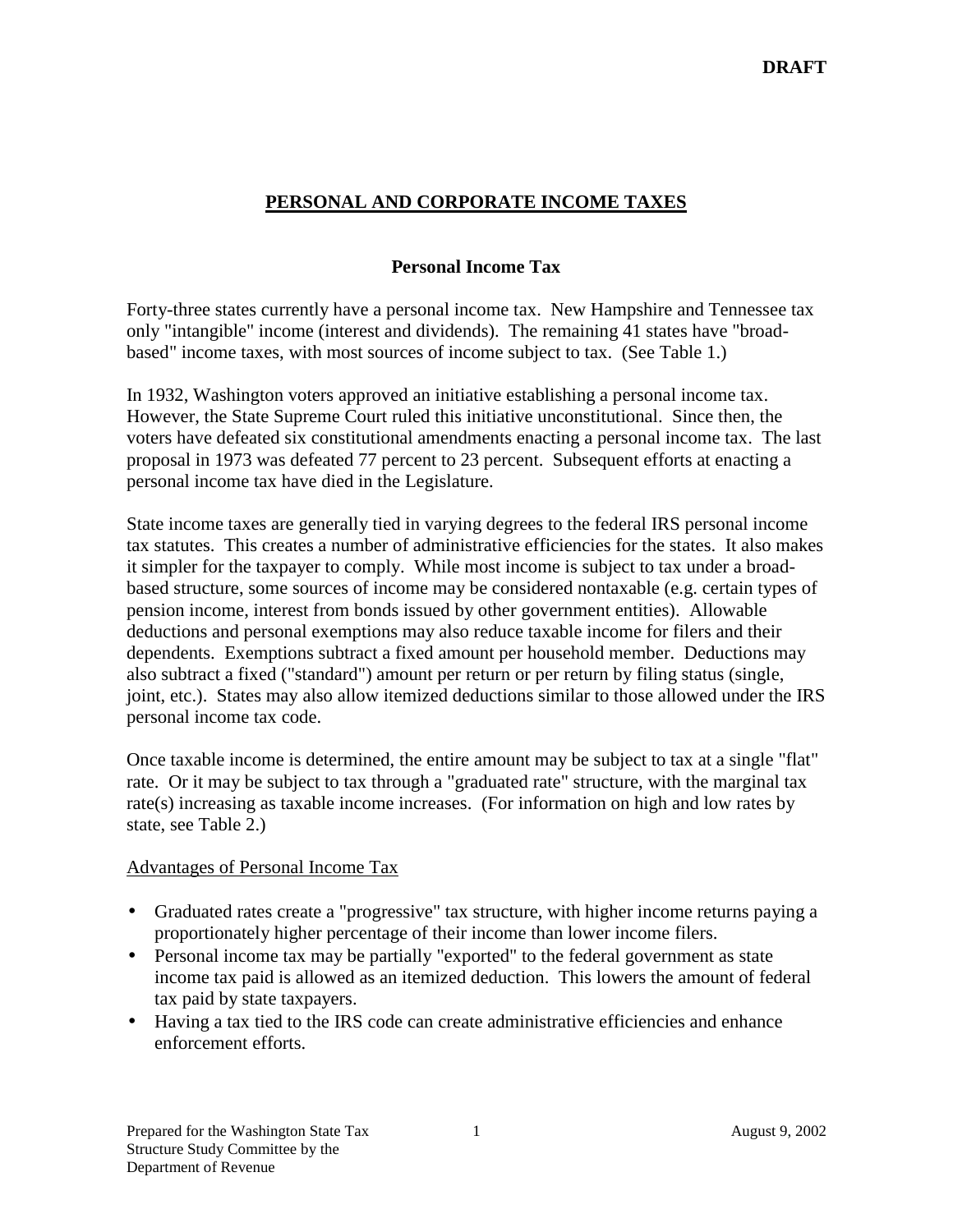## Disadvantages of Personal Income Tax

- Adoption of a personal income tax would require the establishment of a large administrative operation in a relatively short period of time.
- Under the 1932 Supreme Court ruling, the enactment of anything other than a flat rate tax of one percent or less may require a constitutional amendment.
- The prospects for voter approval of a state income tax are not promising in light of the history of prior attempts.

## **Corporate Net Income Tax**

Corporate net income tax is currently levied in 46 states. All these states either adopt or heavily refer to the federal IRS corporate income tax code. The application of corporate income tax by states is greatly complicated by multi-state firms and by the complexities of corporate organization. (For information on rates by state, see Table 2.)

By federal law, an out-of-state firm generally must have both a permanent physical presence and employees within a state to be subject to tax. Attribution of profits may be done through "separate accounting" at the establishment level within a state. It may also be done through "apportionment" based on payroll, property and sales. Apportionment methods are not uniform--some states double-weight sales or use sales as the single factor (see Table 3). Further complications are caused by the complexities of corporate organizations, with holding companies and parent-subsidiary relationships. Some states tend to treat corporations within a holding company as separate entities. Others have pursued a "unitary" approach, viewing the overall corporation as the taxable entity.

### Advantages of Corporate Income Tax

- Perception of fairness in taxing profits rather than total sales or activity.
- Possibility of interstate cooperation on issues affecting the great majority of states.

## Disadvantages of Corporate Income Tax

- Corporate income tax is an extremely volatile tax, with revenue levels subject to great fluctuations and generally much lower during economic downturns.
- Generally, state corporate income taxes are declining as a long-term source of revenue.
- The tax is subject to great accounting complexity and potential manipulation with respect to taxable net income.
- There is no direct relation between profitability and dependence on government services.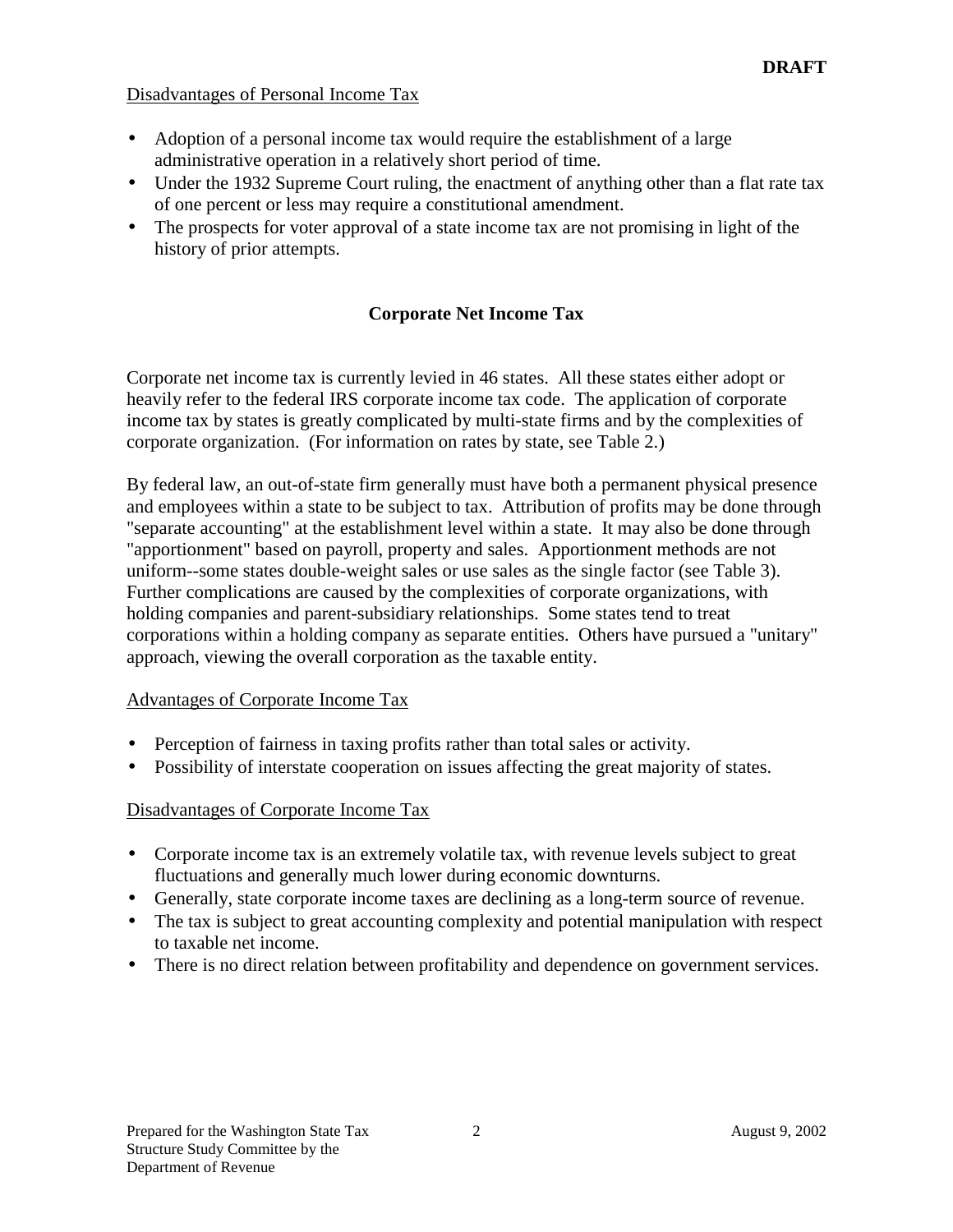|                                              |                           | In All States. 2001 |                            |                            | Personal Income Tax |  |
|----------------------------------------------|---------------------------|---------------------|----------------------------|----------------------------|---------------------|--|
|                                              | Retail Sales Tax          |                     | Corporate Net              | Interest/Dividends         |                     |  |
|                                              | State                     | Local               | Income Tax                 | Broad-based                | Only                |  |
| Alabama                                      | $\mathbf X$               | $\mathbf X$         | $\mathbf X$                | $\mathbf X$                |                     |  |
| Alaska                                       |                           | $\mathbf X$         | $\mathbf X$                |                            |                     |  |
| Arizona                                      | $\mathbf X$               | $\mathbf X$         | $\mathbf X$                | $\mathbf X$                |                     |  |
| Arkansas                                     | $\mathbf X$               | X                   | $\mathbf X$                | $\mathbf X$                |                     |  |
| California                                   | $\mathbf X$               | $\mathbf X$         | $\mathbf X$                | $\mathbf X$                |                     |  |
| Colorado                                     | $\mathbf X$               | $\mathbf X$         | $\mathbf X$                | $\mathbf X$                |                     |  |
| Connecticut                                  | $\mathbf X$               |                     | $\mathbf X$                | $\mathbf X$                |                     |  |
| Delaware                                     |                           |                     | $\mathbf X$                | $\mathbf X$                |                     |  |
| Florida                                      | $\mathbf X$               | $\mathbf X$         | $\mathbf X$                |                            |                     |  |
| Georgia                                      | $\mathbf X$               | $\mathbf X$         | $\mathbf X$                | $\mathbf X$                |                     |  |
| Hawaii                                       | $\mathbf X$               |                     | $\mathbf X$                | $\mathbf X$                |                     |  |
| Idaho                                        | $\mathbf X$               | $\mathbf X$         | $\mathbf X$                | $\mathbf X$                |                     |  |
| Illinois                                     | $\mathbf X$               | $\mathbf X$         | $\mathbf X$                | $\mathbf X$                |                     |  |
| Indiana                                      | $\mathbf X$               |                     | $\mathbf X$                | $\mathbf X$                |                     |  |
| Iowa                                         | $\mathbf X$               | $\mathbf X$         | $\mathbf X$                | $\mathbf X$                |                     |  |
| Kansas                                       | $\mathbf X$               | $\mathbf X$         | $\mathbf X$                | $\mathbf X$                |                     |  |
|                                              |                           |                     |                            |                            |                     |  |
| Kentucky                                     | $\mathbf X$               |                     | $\mathbf X$                | $\mathbf X$                |                     |  |
| Louisiana                                    | $\bar{X}$                 | $\mathbf X$         | $\mathbf X$                | $\mathbf X$                |                     |  |
| Maine                                        | $\bar{X}$                 |                     | $\mathbf X$                | $\mathbf X$                |                     |  |
| Maryland                                     | $\bar{X}$                 |                     | $\overline{X}$             | $\mathbf X$                |                     |  |
| Massachusetts                                | $\mathbf X$               |                     | $\mathbf X$                | $\mathbf X$                |                     |  |
| Michigan                                     | $\mathbf X$               |                     | $\mathbf X$                | $\mathbf X$                |                     |  |
| Minnesota                                    | $\mathbf X$               | $\mathbf X$         | $\mathbf X$                | $\mathbf X$                |                     |  |
| Mississippi                                  | $\mathbf X$               |                     | $\mathbf X$                | $\mathbf X$                |                     |  |
| Missouri                                     | $\mathbf X$               | $\mathbf X$         | $\mathbf X$                | $\mathbf X$                |                     |  |
| Montana                                      |                           |                     | $\mathbf X$                | $\mathbf X$                |                     |  |
| Nebraska                                     | $\boldsymbol{\mathrm{X}}$ | $\mathbf X$         | $\mathbf X$                | $\mathbf X$                |                     |  |
| Nevada                                       | $\mathbf X$               | $\mathbf X$         |                            |                            |                     |  |
| New Hampshire                                |                           |                     | $\mathbf X$                |                            | $\mathbf X$         |  |
| New Jersey                                   | $\mathbf X$               |                     | $\mathbf X$                | $\mathbf X$                |                     |  |
| New Mexico                                   | $\mathbf X$               | $\mathbf X$         | $\mathbf X$                | $\mathbf X$                |                     |  |
| New York                                     | $\mathbf X$               | $\mathbf X$         | $\mathbf X$                | $\mathbf X$                |                     |  |
| North Carolina                               | $\mathbf X$               | $\mathbf X$         | $\mathbf X$                | $\mathbf X$                |                     |  |
| North Dakota                                 | $\mathbf X$               | X                   | $\mathbf X$                | $\mathbf X$                |                     |  |
| Ohio                                         | $\mathbf X$               | $\mathbf X$         | $\mathbf X$                | $\mathbf X$                |                     |  |
| Oklahoma                                     | $\mathbf X$               | X                   | $\mathbf X$                | $\mathbf X$                |                     |  |
| Oregon                                       |                           |                     | $\mathbf X$                | $\mathbf X$                |                     |  |
| Pennsylvania                                 | X                         | $\mathbf X$         | $\mathbf X$                | $\mathbf X$                |                     |  |
| Rhode Island                                 | $\mathbf X$               |                     | $\mathbf X$                | $\mathbf X$                |                     |  |
| South Carolina                               | $\mathbf X$               | $\mathbf X$         | $\mathbf X$                | $\mathbf X$                |                     |  |
| South Dakota                                 | $\mathbf X$               | $\mathbf X$         |                            |                            |                     |  |
| Tennessee                                    | $\mathbf X$               | $\mathbf X$         | $\mathbf X$                |                            | $\mathbf X$         |  |
| Texas                                        | $\mathbf X$               | $\mathbf X$         | $\mathbf X$                |                            |                     |  |
| Utah                                         | $\mathbf X$               | $\mathbf X$         | $\mathbf X$                | $\mathbf X$                |                     |  |
| Vermont                                      | $\mathbf X$               | $\mathbf X$         | $\mathbf X$                | $\mathbf X$                |                     |  |
| Virginia                                     | $\mathbf X$               | $\mathbf X$         | $\mathbf X$                | $\mathbf X$                |                     |  |
| <b>WASHINGTON</b>                            | $\mathbf X$               | $\mathbf X$         |                            |                            |                     |  |
|                                              |                           |                     |                            |                            |                     |  |
| West Virginia                                | $\mathbf X$               |                     | $\mathbf X$<br>$\mathbf X$ | $\mathbf X$<br>$\mathbf X$ |                     |  |
| Wisconsin                                    | $\mathbf X$               | $\mathbf X$         |                            |                            |                     |  |
| Wyoming                                      | $\mathbf X$               | $\mathbf X$         |                            |                            |                     |  |
| Number of States<br><b>Imposing This Tax</b> | 45                        | 34                  | 46                         | 41                         | $\overline{2}$      |  |
|                                              |                           |                     |                            |                            |                     |  |

#### **Table 1 Utilization of Retail Sales and Income Taxes In All States, 2001**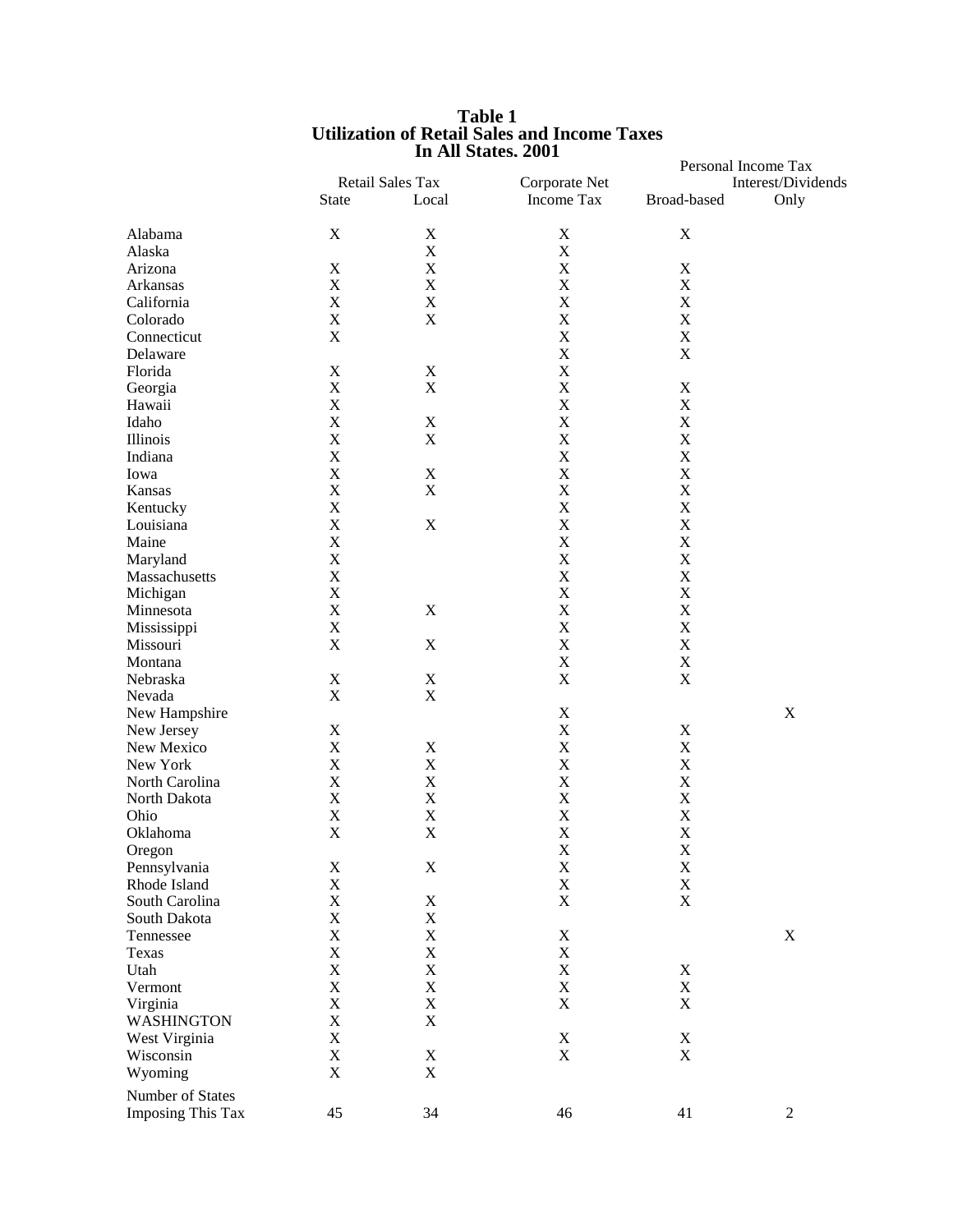| <b>Table 2</b>                                                  |
|-----------------------------------------------------------------|
| <b>Personal and Corporate Income Tax Rates, January 1, 2002</b> |

l.

| <b>Personal Income [1]</b> |                                   |                            |                |               |                |  |
|----------------------------|-----------------------------------|----------------------------|----------------|---------------|----------------|--|
| <b>State</b>               | Lowest                            | Rate                       | <b>Highest</b> | Rate          | Corporation    |  |
|                            | <b>Bracket</b>                    | $\frac{0}{0}$              | <b>Bracket</b> | $\frac{0}{0}$ | Income %       |  |
| Alabama                    | 1st \$500                         | $\overline{c}$             | Over \$3,000   | 5[2]          | 6.5            |  |
| Alaska                     | $-$                               | $-$                        |                | $- -$         | 1 to 9.4       |  |
| Arizona                    | 1st \$10,000                      | 2.87                       | Over \$150,000 | 5.04          | 6.968          |  |
| Arkansas                   | 1st \$2,999                       | 1                          | Over \$25,000  | 7             | 1 to 6.5 [2]   |  |
| California                 | 1st \$5,454                       | 1                          | Over \$35,792  | $9.3$ [2]     | 8.84           |  |
| Colorado                   | 4.63% of federal taxable income   |                            |                |               | 4.63           |  |
| Connecticut                | 1st \$10,000                      | 3                          | Over \$10,000  | 4.5           | 7.5            |  |
| Delaware                   | \$2,000-                          | 2.2                        | Over \$60,000  | 5.95 [2]      | 8.7            |  |
| Florida                    | --                                | $-$                        |                | --            | 5.5            |  |
| Georgia                    | 1st \$750                         | 1                          | Over \$7,000   | 6             | 6              |  |
| Hawaii                     | 1st \$2,000                       | 1.4                        | Over \$40,000  | 8.3           | 4.4 to 6.4     |  |
| Idaho                      | 1st \$1,000                       | 0.6                        | Over \$20,000  | 7.8           | 7.6            |  |
| $IIIinois$                 | 3% of taxable income              |                            |                |               | 7.3            |  |
| Indiana                    | 3.4% of adjusted gross income [2] |                            |                |               | 7.9            |  |
| $Iowa$                     | 1st \$1,162                       | 0.36                       | Over \$52,290  | 8.98          | 6 to 12        |  |
| Kansas                     | 1st \$15,000                      | 3.5                        | Over \$30,000  | 6.45          | 4[2]           |  |
| Kentucky                   | 1st \$3,000                       | $\mathbf{2}$               | Over \$8,000   | 6[2]          | 4 to 8.25 [2]  |  |
| Louisiana                  | 1st \$10,000                      | $\mathbf{2}$               | Over \$50,000  | 6             | $4$ to $8$     |  |
| Maine                      | 1st \$4,150                       | $\overline{2}$             | Over \$16,500  | 8.5           | 3.5 to 8.93    |  |
| Maryland                   | 1st \$1,000                       | $\overline{2}$             | Over \$3,000   | 4.75[2]       | 7              |  |
| Massachusetts.             | 5.3% of taxable income            |                            |                |               | 9.5            |  |
| Michigan                   | 4.1% of adjusted gross income [2] |                            |                |               | $2.1$ [2]      |  |
| Minnesota                  | 1st \$17,570                      | 5.35                       | Over \$57,710  | 7.85          | 9.8            |  |
| Mississippi                | 1st \$5,000                       | 3                          | Over \$10,000  | 5             | $3$ to $5$     |  |
| Missouri                   | 1st \$1,000                       | 1.5                        | Over \$9,000   | 6[2]          | 6.25           |  |
| Montana                    | 1st \$2,100                       | 2                          | Over \$73,000  | 11            | 6.75           |  |
| Nebraska                   | 1st \$2,400                       | 2.51                       | Over \$26,500  | 6.68          | 5.58 to 7.81   |  |
|                            | $\overline{a}$                    |                            | $\overline{a}$ | --            | $-$            |  |
| New Hampshire.             | Interest and dividends - 5%       |                            |                |               | 8              |  |
| New Jersey                 | 1st \$20,000                      | 1.4                        | Over \$75,000  | 6.37[2]       | 9.0            |  |
| New Mexico                 | 1st \$5,500                       | 1.7                        | Over \$65,000  | 8.2           | 4.8 to 7.6     |  |
| New York                   | 1st \$8,000                       | $\overline{4}$             | Over \$20,000  | 6.85[2]       | 7.5[2]         |  |
| North Carolina             | 1st \$12,750                      | 6                          | Over \$60,000  | 8.25          | 6.9            |  |
| North Dakota               | 1st \$3,000                       | 2.1                        | Over \$50,000  | 5.54          | 3 to 10.5      |  |
| Ohio                       | 1st \$5,000                       | 0.743                      | Over \$200,000 | $7.5$ [2]     | 5.1 to 8.5 [2] |  |
| Oklahoma                   | 1st \$1,000                       | 0.5                        | Over \$10,000  | 6.65          | 6              |  |
| $O$ regon                  | 1st \$2,350                       | 5                          | Over \$5,850   | 9 [2]         | 6.6 [2]        |  |
| Pennsylvania               |                                   |                            |                |               | $9.99$ [2]     |  |
| Rhode Island               | 25.5% of federal tax              | 2.8% of taxable income [2] |                |               |                |  |
| South Carolina             | 1st \$2,310                       | 2.5                        | Over \$11,550  | 7             | 9<br>5         |  |
|                            | $\overline{a}$                    |                            |                |               |                |  |
| South Dakota               | Interest and dividends - 6%       |                            |                |               | $-$            |  |
| Tennessee                  |                                   |                            |                |               | 6              |  |
| $T$ exas                   |                                   |                            |                | $\tau$        | $4.5$ [3]      |  |
| Utah                       | 1st \$750                         | 2.3                        | Over \$3,750   |               | 5              |  |
| Vermont                    | 24% of federal tax                |                            |                |               | 7.0 to 9.75    |  |
| Virginia                   | 1st \$3,000                       | $\overline{c}$             | Over \$17,000  | 5.75          | 6              |  |
| Washington                 | $\overline{a}$                    |                            |                | --            | $\overline{a}$ |  |
| West Virginia              | 1st \$10,000                      | 3                          | Over \$60,000  | 6.5           | 9              |  |
| Wisconsin                  | 1st \$10,000                      | 4.6                        | Over \$150,000 | 6.75          | 7.9            |  |
| $Wyoming$                  |                                   | $-$                        |                | --            | --             |  |

Sources: Federation of Tax Administrators; "State Tax Guide," Commerce Clearing House, Inc.; Energy Information Administration

[1] The brackets indicated apply to single taxpayers, but most states allow or require joint return filers to split their income.

[2] Local units of government may impose additional taxes.